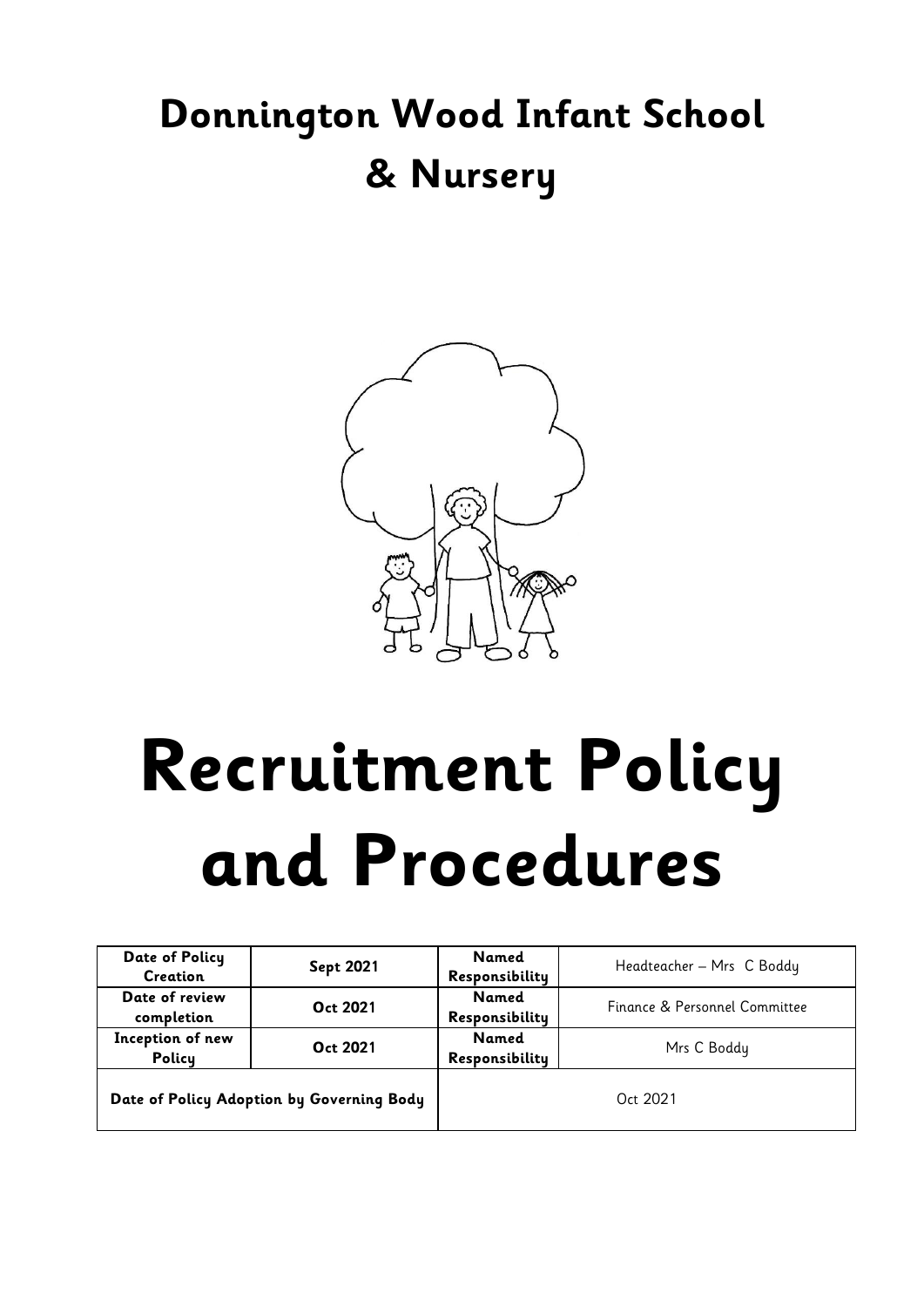#### **Introduction**

The safe recruitment of staff in schools is the first step to safeguarding and promoting the welfare of children in education. Donnington Wood Infant School and Nursery is committed to safeguarding and promoting the welfare of all pupils in its care. The school expects all staff, governors and volunteers to share this commitment.

#### **Aims**

The aim of this policy is to help deter, reject or identify people who might be unsuited to working with children by having appropriate procedures for appointing staff.

The aims of the school's recruitment policy and procedures are:

- to ensure that the best possible staff are recruited on the basis of their merits, abilities and suitability for the position;
- to ensure that all job applicants are considered equally and consistently;
- to ensure that no job applicant is treated unfairly on any grounds including race, colour, nationality, ethnic or national origin, religion or religious belief, sex or sexual orientation, marital or civil partner status, disability or age;
- to ensure compliance with all relevant legislation, recommendations and guidance including the statutory guidance published by the Department for Education (DfE), Keeping Children Safe in Education - September 2021 (KCSIE), the Prevent Duty Guidance for England and Wales 2015 (the Prevent Duty Guidance) and any guidance or code of practice published by the Disclosure and Barring Service (DBS); and
- to ensure that the School meets its commitment to safeguarding and promoting the welfare of children and young people by carrying out all necessary pre-employment checks.

The school will maintain a position in which at least one 'recruiter' has successfully received accredited training in safe recruitment procedures. A person who has received Safer Recruitment training will be on each interview panel. The following staff and governors have received Safer Recruitment Training:

#### **Caroline Boddy (Headteacher & Governor)**

#### **Sarah Pitt (Deputy Headteacher)**

#### **Amanda Hannington (Assistant Headteacher & Governor)**

#### **Catherine Coltman (Chair of Governors)**

#### **John Jones (Vice-chair of Governors)**

Employees and Governors involved in the recruitment and selection of staff are responsible for familiarising themselves with and complying with the provisions of this policy.

The School has a principle of open competition in its approach to recruitment and will seek to recruit the best applicant for the job. The recruitment and selection process should ensure the identification of the person best suited to the job at the school based on the applicant's abilities, qualification, experience and merit as measured against the job description and person specification.

The recruitment and selection of staff will be conducted in a professional, timely and responsive manner and in compliance with current employment legislation, and relevant safeguarding legislation and statutory guidance.

If a member of staff involved in the recruitment process has a close personal or familial relationship with an applicant they must declare it as soon as they are aware of the individual's application and avoid any involvement in the recruitment and selection decision-making process.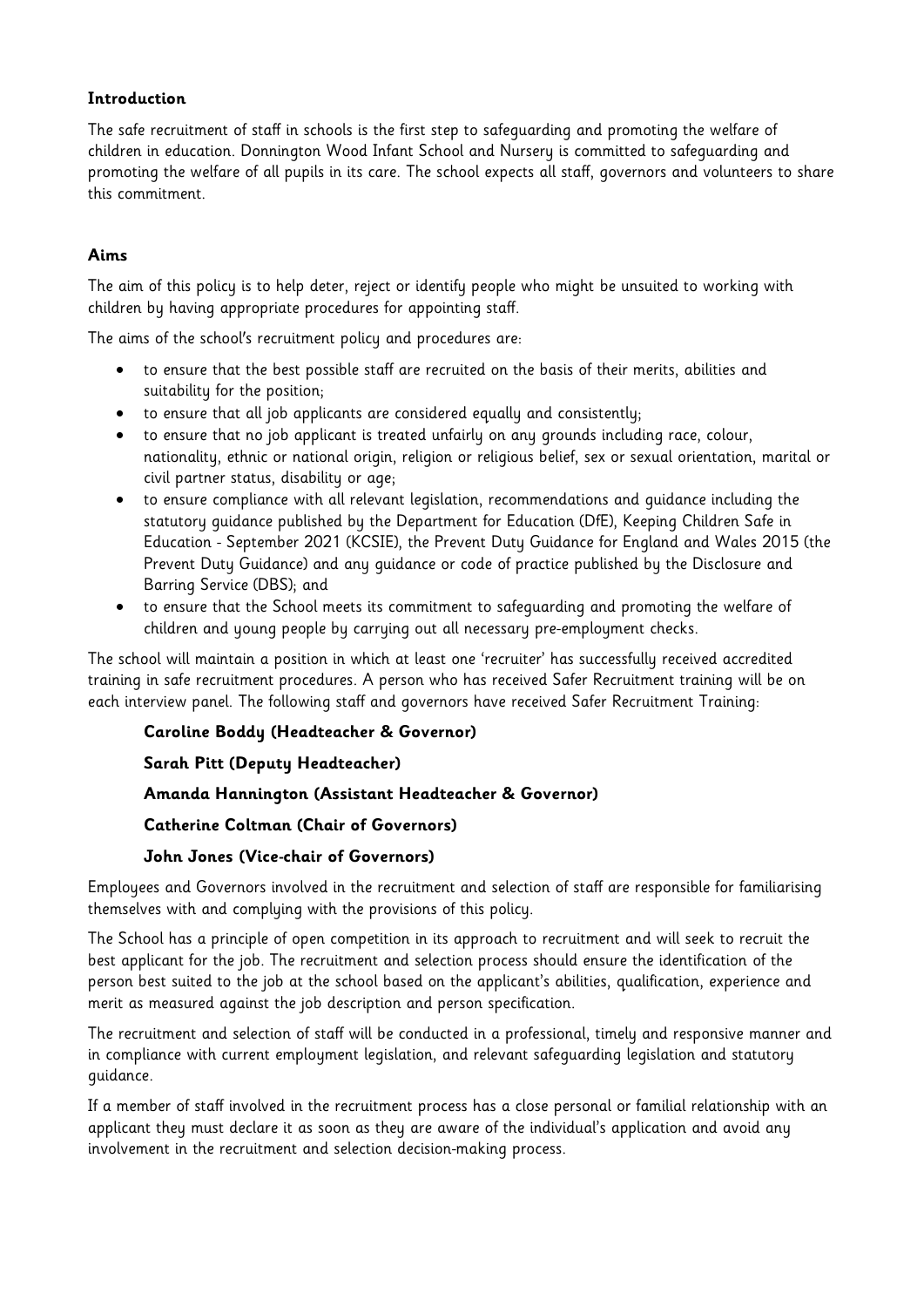## **The recruitment and selection process steps outlined below are based on part 3 of Keeping Children Safe in Education (2021) to ensure we are committed to safeguarding and promoting the welfare of children.**

#### **Advertising**

When advertising roles, we will make clear:

- Our school's commitment to safeguarding and promoting the welfare of children
- That safeguarding checks will be undertaken
- The safeguarding requirements and responsibilities of the role, such as the extent to which the role will involve contact with children
- Whether or not the role is exempt from the Rehabilitation of Offenders Act 1974 and the amendments to the Exceptions Order 1975, 2013 and 2020. If the role is exempt, certain spent convictions and cautions are 'protected', so they do not need to be disclosed, and if they are disclosed, we cannot take them into account.

#### **Application forms**

We use Telford & Wrekin standard application forms for all job applications.

The application form will include a statement saying that it is an offence to apply for the role if an applicant is barred from engaging in regulated activity relevant to children (where the role involves this type of regulated activity)

The application form contains questions about academic qualifications, full employment history and suitability for the role. In addition all applicants are required to account for any gaps or discrepancies in employment history.

The application form will include the applicant's declaration regarding convictions and working with children, and will make it clear that the post is exempt from the provisions of the Rehabilitation of Offenders Act 1974. CVs will not be accepted.

#### **Job Descriptions and Person Specifications**

A job description is a key document in the recruitment process, and must be finalised prior to taking any other steps in the process. It will clearly and accurately set out the duties and responsibilities of the job role.

The person specification is of equal importance and informs the selection decision. It details the skills, experience, abilities and expertise that are required to do the job. The person specification will include a specific reference to suitability to work with children.

The job description and person specification will be available for all candidates when completing an application form.

#### **Shortlisting**

Our shortlisting process will involve at least two people and will:

• be against the person specification for the post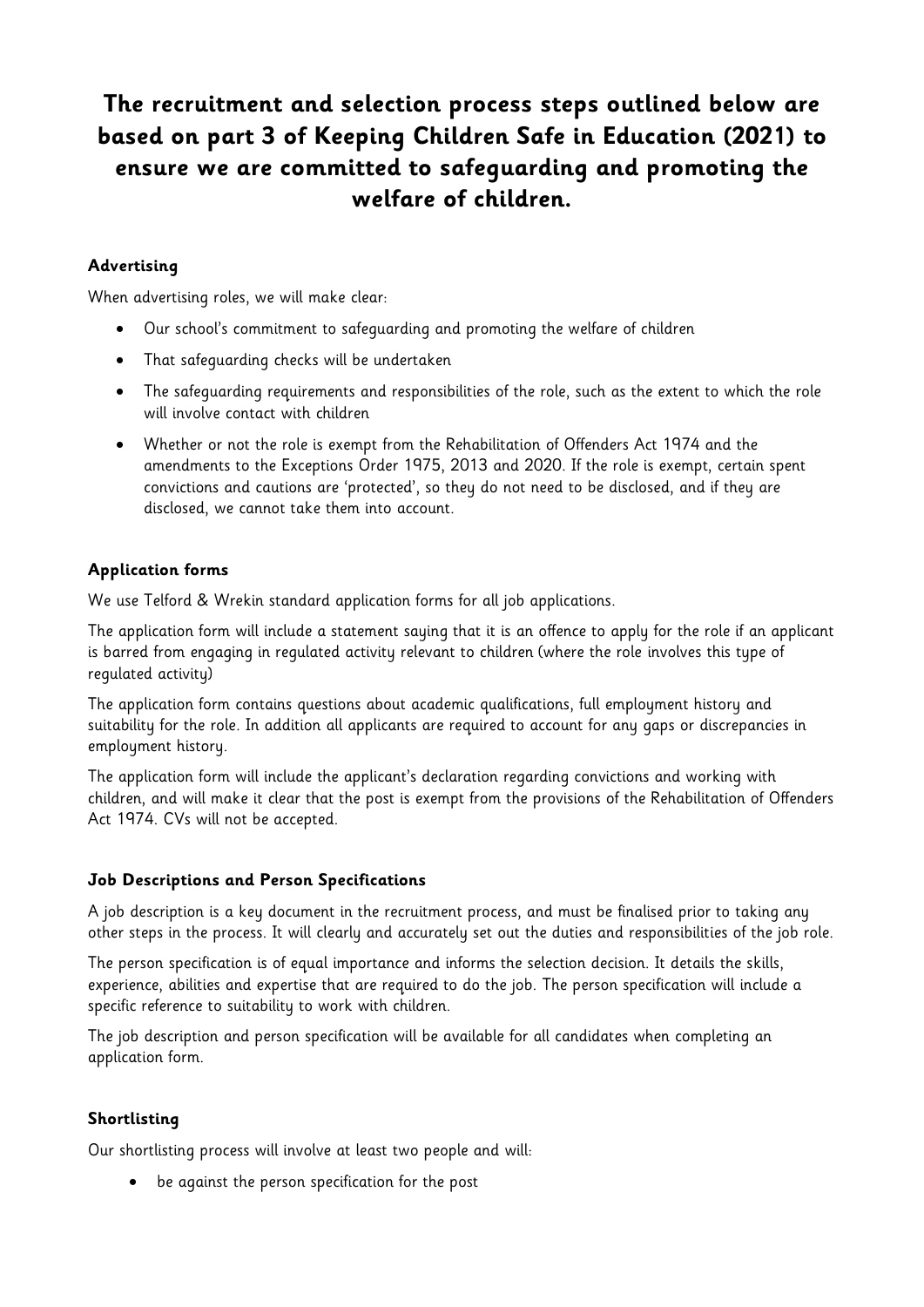- Consider any inconsistencies and look for gaps in employment and reasons given for them
- Explore all potential concerns

Once we have shortlisted candidates, we will ask shortlisted candidates to:

- Complete a self-declaration of their criminal record or any information that would make them unsuitable to work with children, so that they have the opportunity to share relevant information and discuss it at interview stage. The information we will ask for includes:
	- o If they have a criminal history
	- o Whether they are included on the barred list
	- o Whether they are prohibited from teaching
	- o Information about any criminal offences committed in any country in line with the law as applicable in England and Wales
	- o Any relevant overseas information
- Sign a declaration confirming the information they have provided is true

#### **References**

References for short-listed applicants will be sent for immediately after short-listing. The deadline for return of references will be before the interviews so that any discrepancies can be probed during the interview stage.

References will be sought directly from the referee. References or testimonials provided by the candidate will never be accepted.

The school does not accept open references, testimonials or references from relatives.

Where necessary, referees will be contacted by telephone or email in order to clarify any anomalies or discrepancies. A detailed written note will be kept of such exchanges.

Where necessary, previous employers who have not been named as referees will be contacted in order to clarify any anomalies or discrepancies. A detailed written note will be kept of such exchanges.

Referees will always be asked specific questions about:

- the candidate's suitability for working with children and young people;
- any disciplinary warnings, including time-expired warnings, that relate to the safeguarding of children;
- the candidate's suitability for this post.

School employees are entitled to see and receive, if requested, copies of their employment references.

Where necessary, we will resolve any additional concerns before any appointment is confirmed

All offers of employment will be subject to the receipt of a minimum of two references which are considered satisfactory by the School.

Please note that no questions will be asked about health or medical fitness prior to any offer of employment being made.

#### **Interview and selection**

All vacancies will require an interview of short-listed candidates.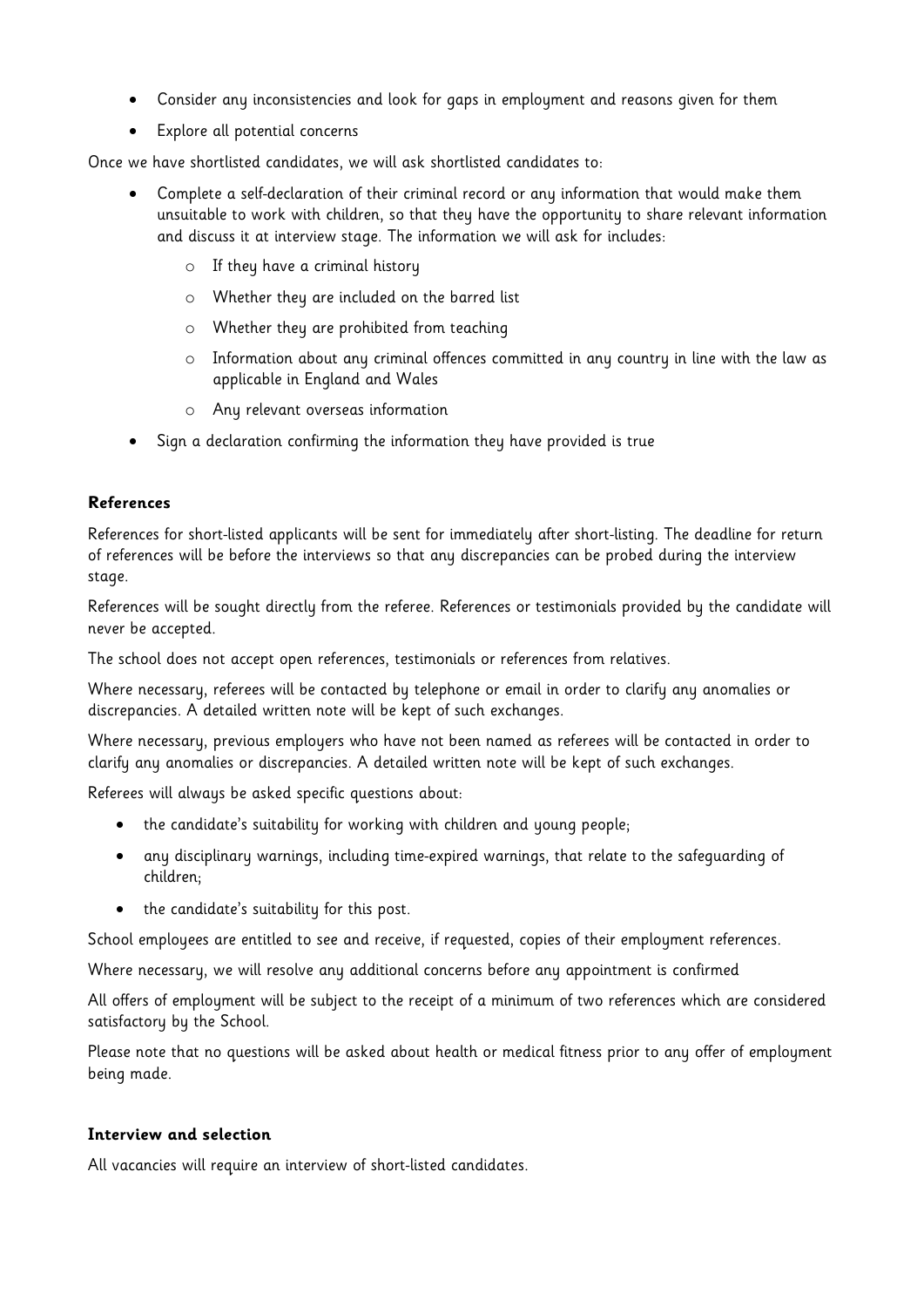There will be a face-to-face interview wherever possible, and a minimum of two interviewers will see the applicants for the vacant position.

At least one member of any interviewing panel will have undertaken safer recruitment training or refresher training as applicable.

The interview process will

- explore the applicant's ability to carry out the job description and meet the person specification
- enable the panel to explore any anomalies or gaps which have been identified in order to satisfy themselves that the chosen applicant can meet the safeguarding criteria (in line with Safer Recruitment Training).
- Explore any potential areas of concern to determine the candidate's suitability to work with children
- •

Any information in regard to past disciplinary action or allegations, cautions or convictions will be discussed and considered in the circumstance of the individual case during the interview process, if it has been disclosed on the application form.

#### **Pre-appointment vetting checks**

In accordance with the recommendations set out in KCSIE the school carries out a number of preemployment checks in respect of all prospective employees. We will record all information on the checks carried out in the school's single central record (SCR). Copies of these checks, where appropriate, will be held in individuals' personnel files. We follow requirements and best practice in retaining copies of these checks.

All offers of appointment will be conditional until satisfactory completion of the necessary pre-employment checks.

All successful applicants are required to :

- provide proof of identity;
- complete an Enhanced DBS application with Children's Barred List check and receive satisfactory clearance. It is the school's policy that the DBS disclosure **must be** obtained before the commencement of employment of **any** new employee. We will not keep a copy of the certificate for longer than 6 months, but when the copy is destroyed we may still keep a record of the fact that vetting took place, the result of the check and recruitment decision taken
- have a satisfactory certificate of good conduct relating to time spent living outside of the UK, where applicable;
	- o For all staff, including teaching positions: [criminal records checks for overseas applicants](https://www.gov.uk/government/publications/criminal-records-checks-for-overseas-applicants)
	- o For teaching positions: obtaining a letter of professional standing from the professional regulating authority in the country where the applicant has worked
- pass a prohibition from teaching check;
- pass a prohibition from management roles (Section 128) check where applicable;
- provide actual certificates of professional qualifications, as deemed appropriate by the school;
- to complete a confidential health questionnaire and be deemed mentally and physically fit to perform the role;
- Verify their right to work in the UK. We will keep a copy of this verification for the duration of the member of staff's employment and for 2 years afterwards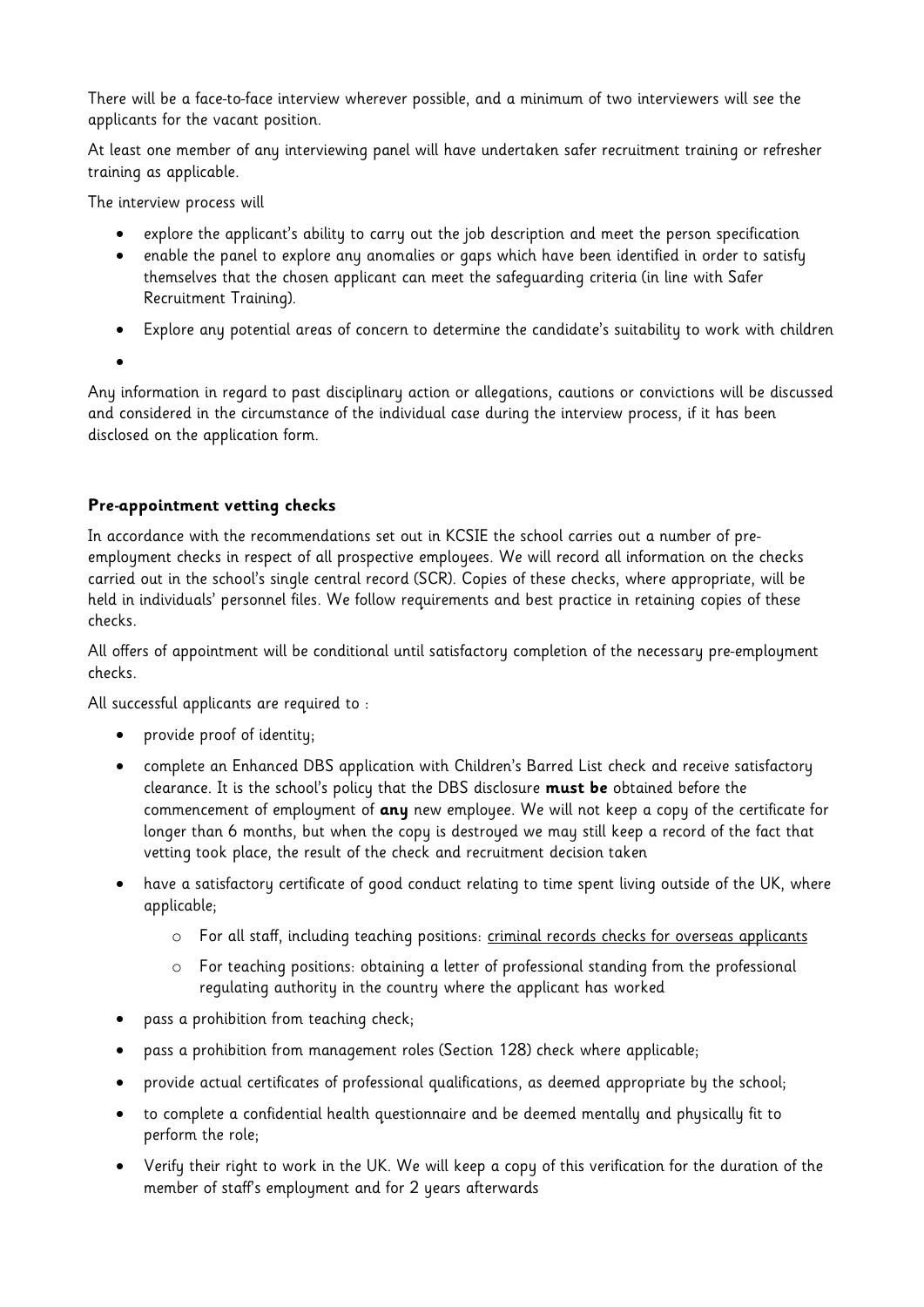We will ensure that appropriate checks are carried out to ensure that individuals are not disqualified under the 2018 Childcare Disqualification Regulations and Childcare Act 2006. Where we take a decision that an individual falls outside of the scope of these regulations and we do not carry out such checks, we will retain a record of our assessment on the individual's personnel file. This will include our evaluation of any risks and control measures put in place, and any advice sought.

#### **Single central record**

Schools and colleges must maintain a single central record of pre-appointment checks, referred to in the Regulations as the register and more commonly known as the single central record.

The single central record must cover all staff, including teacher trainees on salaried routes, agency and third-party supply staff, even if they work for one day. It will also cover volunteers, governors, peripatetic staff and people brought into the school to provide additional teaching or instruction for pupils but who are not staff members, eg sports coaches etc.

A designated Governor will be responsible for auditing the Single Central Register termly.

#### **Dealing with convictions**

The school operates a formal procedure if a DBS Certificate is returned with details of convictions. This will follow Telford & Wrekin 'Vetting procedures' and will be carried in conjunction with Telford & Wrekin HR Services

Consideration will be given to the Rehabilitation of Offenders Act 1974 and also:

- the nature, seriousness and relevance of the offence;
- how long ago the offence occurred;
- one-off or history of offences;
- changes in circumstances,
- decriminalisation and remorse.

If an applicant wishes to dispute any information contained in a disclosure, they may do so by contacting the DBS.

#### **Existing staff**

In certain circumstances we will carry out all the relevant checks on existing staff as if the individual was a new member of staff. These circumstances are when:

- There are concerns about an existing member of staff's suitability to work with children; or
- An individual moves from a post that is not regulated activity to one that is; or
- There has been a break in service of 12 weeks or more

We will refer to the DBS anyone who has harmed, or poses a risk of harm, to a child or vulnerable adult where:

- We believe the individual has engaged in [relevant conduct;](https://www.gov.uk/guidance/making-barring-referrals-to-the-dbs#relevant-conduct-in-relation-to-children) or
- We believe the individual has received a caution or conviction for a relevant (automatic barring either with or without the right to make representations) offence, under the [Safeguarding](http://www.legislation.gov.uk/uksi/2009/37/contents/made)  [Vulnerable Groups Act 2006 \(Prescribed Criteria and Miscellaneous Provisions\) Regulations 2009;](http://www.legislation.gov.uk/uksi/2009/37/contents/made) or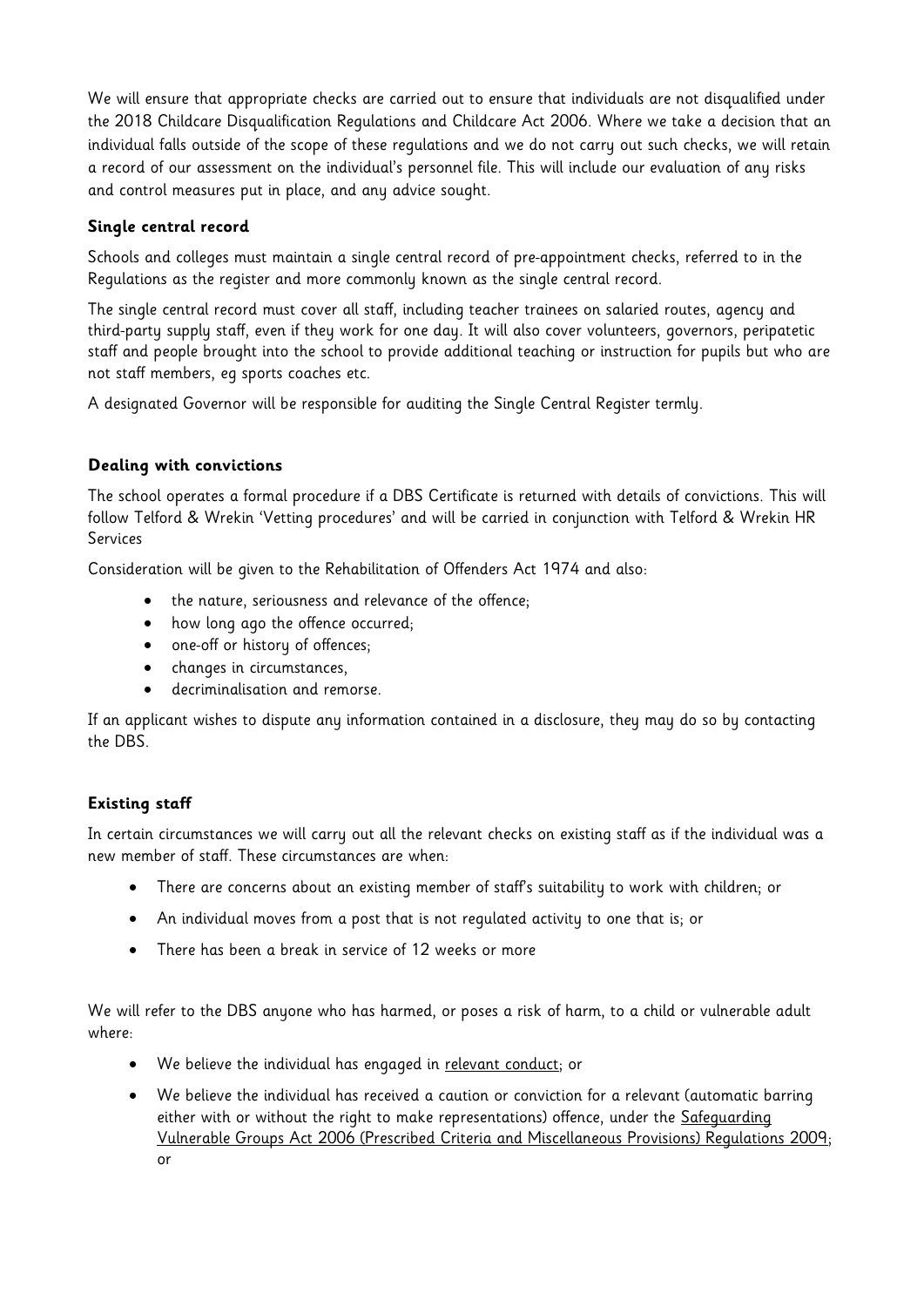- We believe the 'harm test' is satisfied in respect of the individual (i.e. they may harm a child or vulnerable adult or put them at risk of harm); and
- The individual has been removed from working in regulated activity (paid or unpaid) or would have been removed if they had not left

#### **Agency and third-party staff**

We will obtain written notification from any agency or third-party organisation that it has carried out the necessary safer recruitment checks that we would otherwise perform. We will also check that the person presenting themselves for work is the same person on whom the checks have been made.

#### **Contractors**

We will ensure that any contractor, or any employee of the contractor, who is to work at the school has had the appropriate level of DBS check. This will be:

- An enhanced DBS check with barred list information for contractors engaging in regulated activity
- An enhanced DBS check, not including barred list information, for all other contractors who are not in regulated activity but whose work provides them with an opportunity for regular contact with children

Contractors who have not had any checks will not be allowed to work unsupervised or engage in regulated activity under any circumstances.

We will check the identity of all contractors and their staff on arrival at the school.

For self-employed contractors such as music teachers or sports coaches, we will ensure that appropriate checks are carried out to ensure that individuals are not disqualified under the 2018 Childcare Disqualification Regulations and Childcare Act 2006. Where we decide that an individual falls outside of the scope of these regulations and we do not carry out such checks, we will retain a record of our assessment. This will include our evaluation of any risks and control measures put in place, and any advice sought.

#### **Trainee/student teachers**

Where applicants for initial teacher training are salaried by us, we will ensure that all necessary checks are carried out.

Where trainee teachers are fee-funded, we will obtain written confirmation from the training provider that necessary checks have been carried out and that the trainee has been judged by the provider to be suitable to work with children.

In both cases, this includes checks to ensure that individuals are not disqualified under the 2018 Childcare Disqualification Regulations and Childcare Act 2006.

#### **Volunteers**

We will:

- Never leave an unchecked volunteer unsupervised or allow them to work in regulated activity
- obtain an enhanced DBS disclosure and Children's Barred List information on all volunteers undertaking regulated activity with pupils at or on behalf of the school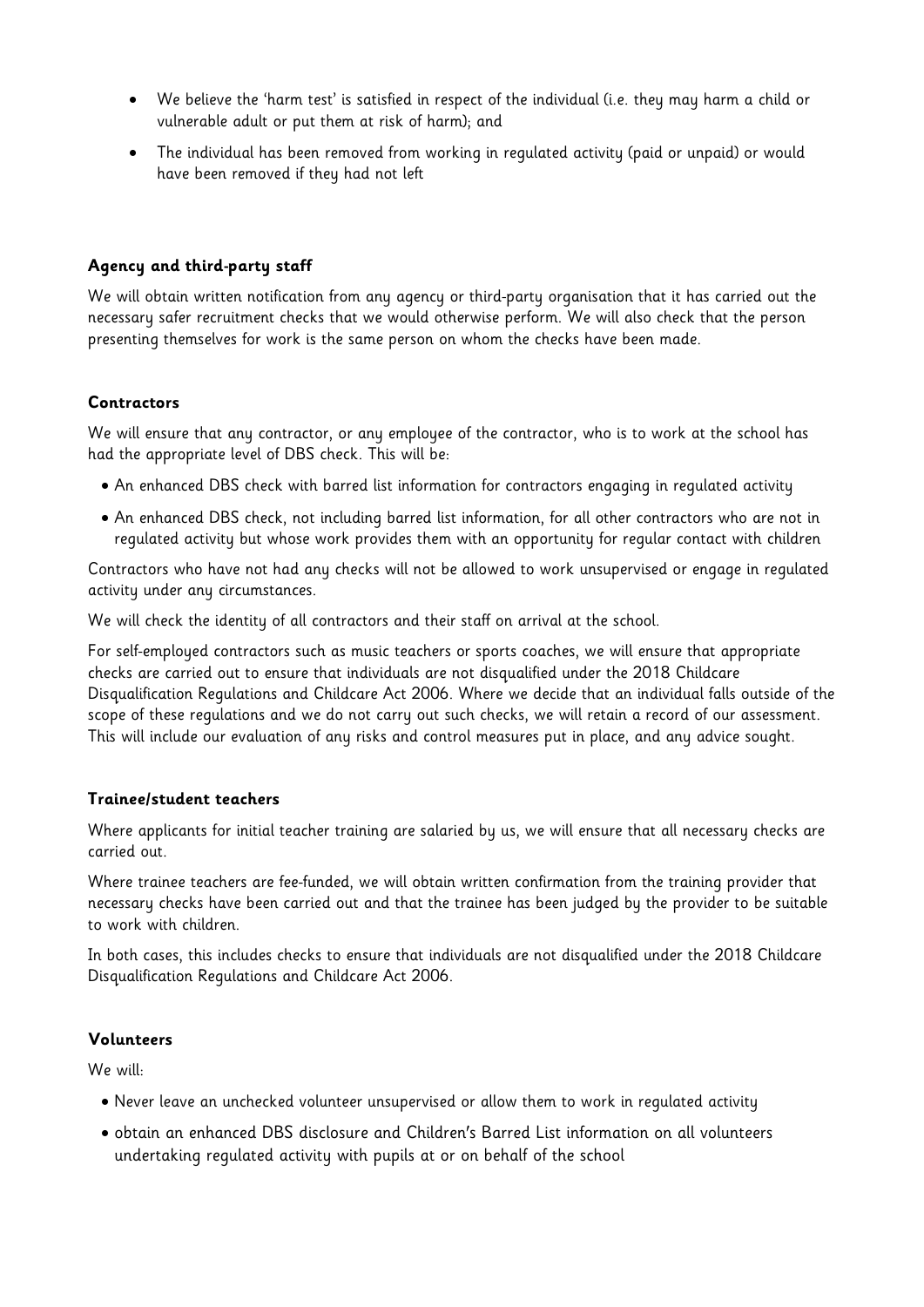- Carry out a risk assessment when deciding whether to seek an enhanced DBS check without barred list information for any volunteers not engaging in regulated activity. We will retain a record of this risk assessment
- Ensure that appropriate checks are carried out to ensure that individuals are not disqualified under the 2018 Childcare Disqualification Regulations and Childcare Act 2006. Where we decide that an individual falls outside of the scope of these regulations and we do not carry out such checks, we will retain a record of our assessment. This will include our evaluation of any risks and control measures put in place, and any advice sought

It is the school's policy that a new DBS certificate is required for volunteers who will engage in regulated activity but who have not been involved in any activities with the school for three consecutive months or more.

In addition the School will seek to obtain such further suitability information about a volunteer as it considers appropriate in the circumstances. This may include (but is not limited to the following):

- formal or informal information provided by staff, parents and other volunteers;
- character references from the volunteer's place of work or any other relevant source; and
- an informal safer recruitment interview.

#### **Governors**

All governors will have an enhanced DBS check without barred list information.

They will have an enhanced DBS check with barred list information if working in regulated activity.

All proprietors, trustees, local governors and members will also have the following checks:

- A section 128 check (to check prohibition on participation in management under section 128 of the [Education and Skills Act 2008\)](https://www.legislation.gov.uk/ukpga/2008/25/section/128).
- Identity
- Right to work in the UK
- Other checks deemed necessary if they have lived or worked outside the UK

#### **Staff working in alternative provision settings**

Where we place a pupil with an alternative provision provider, we obtain written confirmation from the provider that they have carried out the appropriate safeguarding checks on individuals working there that we would otherwise perform.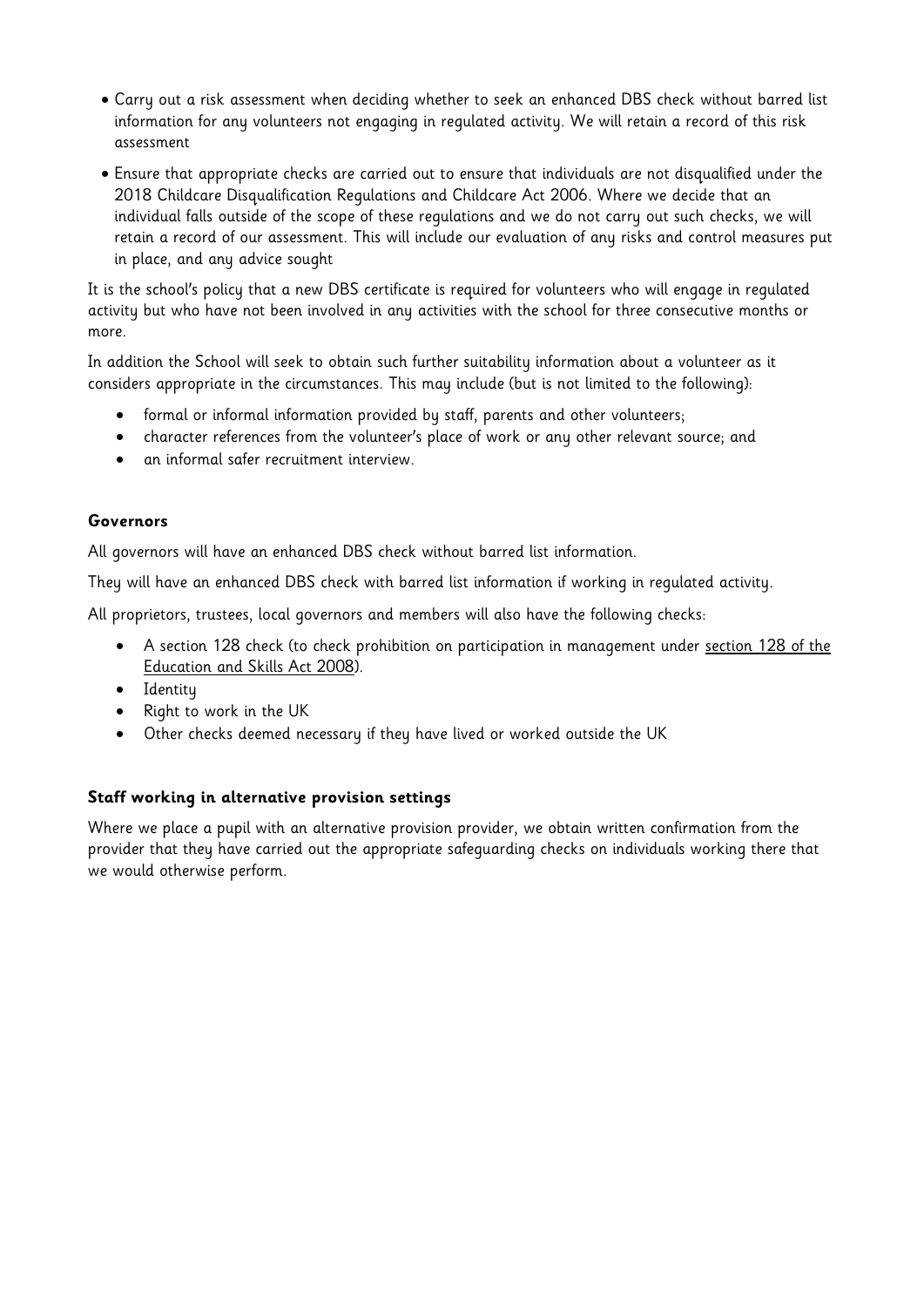### **Glossary of terms**

#### **Secretary of State Prohibition Orders (teaching and management roles)**

Prohibition orders prevent a person from carrying out teaching work in schools, sixth form colleges, 16 to 19 academies, relevant youth accommodation and children's homes in England.

A person who is prohibited from teaching must not be appointed to work as a teacher in such a setting.

Prohibition orders are made by the Secretary of State following consideration by a professional conduct panel convened by the Teaching Regulation Agency (TRA). Pending such consideration, the Secretary of State may issue an interim prohibition order if it is considered to be in the public interest to do so.

In all cases where an applicant is to undertake a teaching role of any kind, a Prohibition Order check will be made using the Teaching Regulation Agency (TRA) website. This will occur before any firm offer of employment is made.

#### **Definition of Regulated Activity and Frequency**

Any position undertaken at, or on behalf of the School will amount to "regulated activity" if it is carried out:

- frequently, meaning once a week or more; or
- overnight, meaning between 2.00 am and 6.00 am; or
- satisfies the "period condition", meaning four times or more in a 30-day period; and
- provides the opportunity for contact with children.

Roles which are carried out on an unpaid/voluntary basis will only amount to regulated activity if, in addition to the above, they are carried out on an unsupervised basis.

The school is not permitted to check the Children's Barred List unless an individual will be engaging in "regulated activity".

The school is required to carry out an enhanced DBS check for all staff, supply staff and governors who will be engaging in regulated activity. However, the School can also carry out an enhanced DBS check on a person who would be carrying out regulated activity but for the fact that they do not carry out their duties frequently enough i.e. roles which would amount to regulated activity if carried out more frequently.